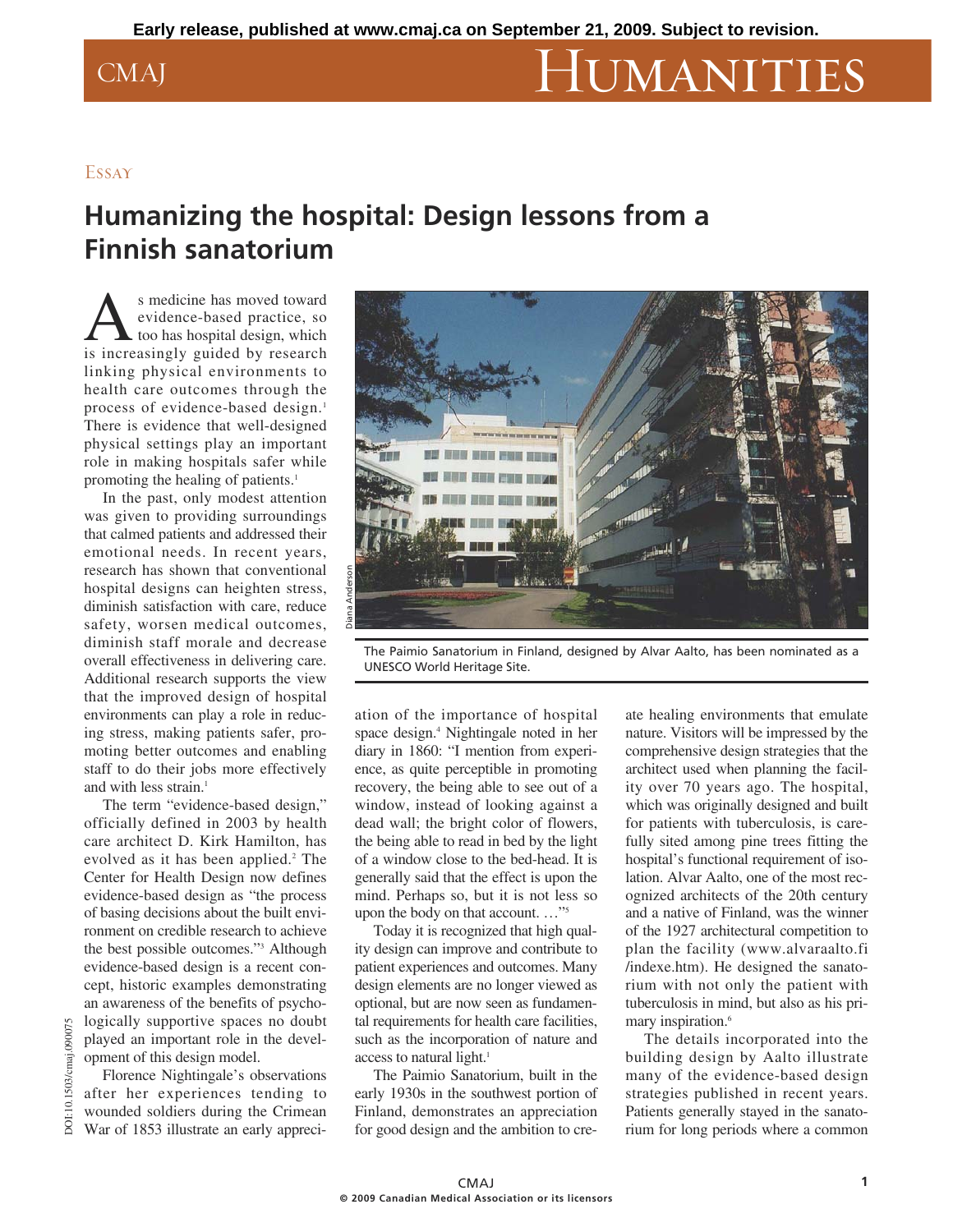

Aalto's Paimio Sanatorium chair, of bent and solid birch, is admired as much for its sculptural quality as for its comfort. It influenced the chairs designed by Charles and Ray Eames.

treatment method for tuberculosis was daily exposure to the open air, therefore the hospital design had to allow for access to the exterior. To address these aspects of the illness and its treatment, Aalto designed a large roof terrace with extensive views of the forest, allowing sick patients to be taken in their beds up for fresh air as part of their daily routine. He planned winding paths on the hospital grounds and incorporated water features, which encouraged patients to take walks. A sun balcony was added at the end of each patient floor and oriented directly southward, with the intention for bedridden patients on the balconies to get as much natural light as possible.<sup>6</sup>

Each patient room was planned for two people, with the architect keeping in mind the reclining patient as his primary inspiration. For Aalto, a peaceful environment was a prerequisite for the healing process, therefore rooms were designed to be as comfortable and quiet as possible. He believed that each patient should have his own wash basin and designed tilted faucets to prevent noise and splashing. All the patient rooms had full morning sunlight, while lamps utilizing indirect light came from behind the patient's head in order to minimize glare. Patient rooms were

painted in soft tones with darker ceilings to create a restful effect. Sound was absorbed by carefully positioned insulation, cupboards were hung for ease of floor cleaning, windows were designed to be draft proof, and doorknobs were shaped to fit the hand.<sup>6</sup>

Expanding his architectural solutions beyond the physical layout of the build-



The rooms, which accommodated two people, included a sink for each with specifically designed tilted faucets to prevent noise and splashing.

ing itself, Aalto designed many of the fixtures and furniture to be utilized in the facility. The best-known of the Paimio Sanatorium chairs, the so-called Paimio Chair from 1931, is still produced today. The angle of the chair's back, built from bent birch plywood and therefore easy to clean, was designed to optimize the best position for the seated patient to breathe.<sup>6</sup>

Communal spaces such as dining areas and lounges were planned to face different directions and thus are not all simultaneously in full sunlight, allowing patients to choose either a light or shady sitting area. Large windows at each of the landings of the main staircase offer views toward the forest. Through the use of colour, Aalto wanted to create a comfortable and humane atmosphere in



This interior view of the main hospital wing demonstrates the architect's use of interior colour to promote brightness of the space.